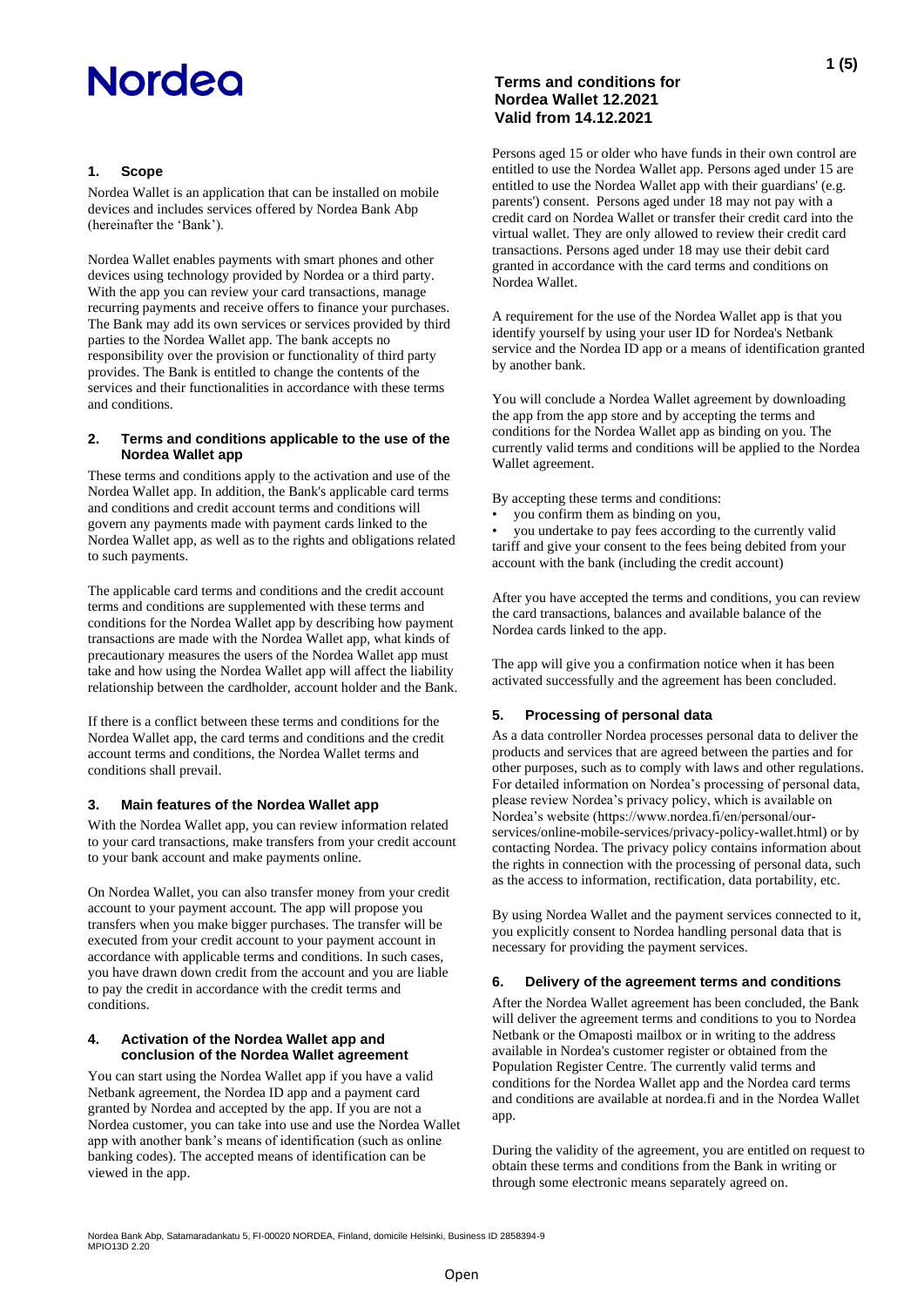## **7. Service fee and other charges of the Nordea Wallet app**

The Bank will charge the service fees related to the Nordea Wallet app in accordance with the tariff.

The Bank is entitled to revise the service fees of the Nordea Wallet app by raising the service fees mentioned in the tariff or by adding new fees to the tariff in accordance with the contract change procedure set out in these terms and conditions.

Please note that you yourself are liable for any costs related to the mobile device and its use, such as data transfer costs.

### **8. Logging in and out of the Nordea Wallet app**

In order to start using the Nordea Wallet app, you must download the app on your mobile device from its app store.

You log in to the Nordea Wallet app with Nordea Netbank's user ID and the Nordea ID app or with another bank's means of identification. If the user does not separately log out of the app, no login is required the next time the app is opened and the account balances, available balances and the card transactions will be shown in the app.

Protect the mobile device on which you use the Nordea Wallet app with a separate code or password and handle the mobile device with care.

## **9. Adding a card to a third party virtual wallet**

With the Nordea Wallet app, you can transfer your card to the virtual wallet of a third party. Such services are provided by a third party, and Nordea is not liable for their functioning or security. If you transfer your card to a virtual wallet, you commit yourself to the third party's agreement terms and conditions.

Nordea's card terms and conditions are also applicable as such when a card transferred to a virtual wallet is used. The acceptance of a payment made in a virtual wallet provided by a third party is regarded as 'Another identifier approved by Nordea' as referred to in Nordea's card terms and conditions. Card transactions made in a virtual wallet provided by a third party are regarded as 'Card transactions' as referred to in the card terms and conditions.

### **10. Management of purchases, Electronic receipts and the Benefits service**

### a) Management of purchases

Through the management of purchases, you can review the card transactions and the cards' available balances. This information service is a real-time additional service available through the Internet connection. You must check the debit entries of the card transactions made with the Nordea Wallet app in your account as usual. You are deemed to have received information on the payment transactions in accordance with the applicable terms and conditions concerning your card, payment account or credit account. If you notice incorrect payment transactions, you must make a complaint in accordance with the card terms and conditions.

## b) Electronic receipts

You can view the e-receipts related to your card transactions through Nordea Wallet if you have concluded an agreement with an e-receipt service provider and given your consent to the Bank.

## **Terms and conditions for Nordea Wallet 12.2021 Valid from 14.12.2021**

You can access the e-receipts related to your card transactions in the service of an e-receipt service provider or in a service maintained by the Bank through Nordea Wallet. The e-receipt service provider with which you have concluded the agreement is liable for the e-receipts.

The Bank is not liable for the e-receipts, including but not limited to their content or the functioning of the service.

## c) The Benefits service

You can get benefits offered by third parties through targeted campaigns in Nordea Wallet. This requires that you have given a separate consent when adopting the Benefits service. You can disable the Benefits service by withdrawing your consent in Nordea Wallet.

The bank is not liable for any benefits offered by third parties, including but not limited to their content or availability.

### **11. Management of recurring subscriptions**

You can review recurring subscriptions paid with your card through Nordea Wallet. This information is gathered from your payment transaction details and it is shown as a summary. The bank will not guarantee that the summary shows all your recurring subscriptions, as some payments cannot be identified. You can search for recurring subscriptions and add them to the summary.

In Nordea Wallet, you can authorise Nordea to cancel your recurring subscriptions shown in Nordea Wallet on your behalf.

By signing a subscription-specific authorisation, you give Nordea the right to act on your behalf in the matter of cancellation and to gather information concerning your subscription, such as the valid agreement terms and conditions.

If Nordea does not reach the supplier of the subscription or you, Nordea can interrupt the cancellation or leave the cancellation undone. Nordea can also interrupt or end the placing of a subscription for other similar reasons. The Nordea Wallet service, the Bank or the Bank's subcontractor will notify you if it was not possible to cancel the subscription.

You can withdraw the authorisation you have given by calling Nordea Customer Service (service in English), tel 0200 70 000, Mon–Fri 8.00–18.00 (local network charge/mobile call charge, calls from abroad +358 200 70 000).

### **12. Licence to use the Nordea Wallet app**

The Bank grants you a personal right to use the Nordea Wallet app when you agree to comply with these terms and conditions. Only the cardholder of the payment card installed in the app is entitled to use the app. The Nordea Wallet app is property of the Bank and it may not be altered or copied. The Bank or a third party holds all copyrights, trademarks and other intellectual property rights relating to the Nordea Wallet app.

The Bank cannot guarantee uninterrupted access to or provision of the Nordea Wallet app, or the individual functionalities included in it. The Nordea Wallet app is normally available 24 hours a day, seven days a week. However, access to the app may be temporarily interrupted due to updates, maintenance, a service break, a disturbance or some other similar reason.

Nordea Bank Abp, Satamaradankatu 5, FI-00020 NORDEA, Finland, domicile Helsinki, Business ID 2858394-9 MPIO13D 2.20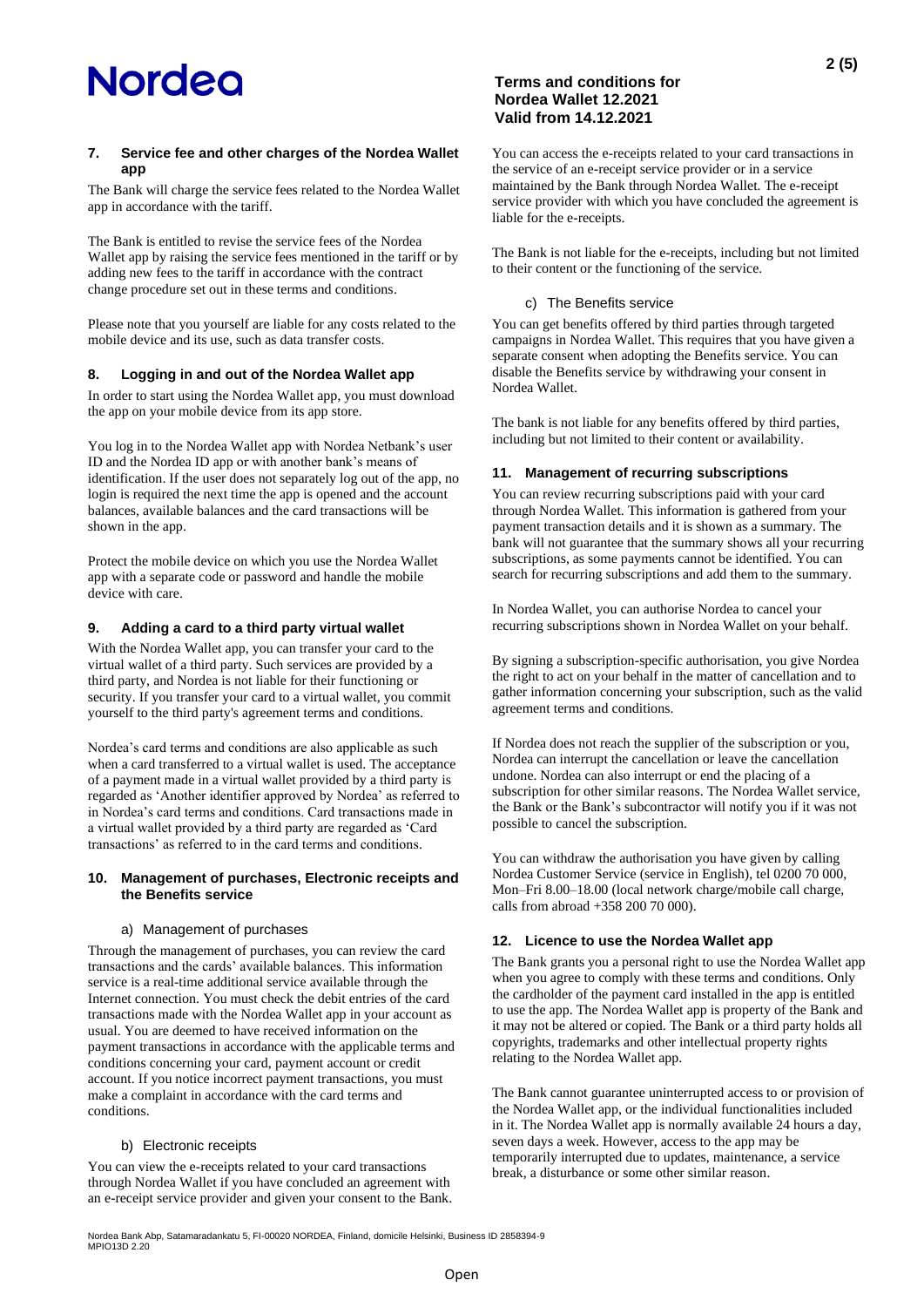The Bank aims to notify its customers well in advance of interruptions in the use of the app. The Bank will notify its customers of the interruptions on its website (nordea.fi). However, the Bank is not obliged to notify its customers in advance of such interruptions in the service that are short-term and of minor significance or that result from security-related or other unexpected reasons.

In the service you can attach an image to a purchase (i.e. a picture of a receipt). Inappropriate pictures or pictures contrary to accepted principles of morality may not be saved in or distributed through the service. You are liable for ensuring that you have sufficient rights to the pictures you add to the service. If other people feature on your pictures, you are also liable to acquire these people's permission to send the pictures. Nordea may delete any content that it deems to be against any terms and conditions of use, security, the law and other provisions, regulations or guidelines, or otherwise improper content, from the Nordea Wallet service.

The pictures added to the service are not shown to any others than you. Nordea is not liable for the pictures or their use.

## **13. Loss of PIN code or mobile device**

If your means of identification or the mobile device on which the Nordea Wallet app has been installed is lost or falls into the hands of a third party or a third party has gained knowledge of either of them (or if you as the user of the app suspect that this has happened), you as the user of the app must notify the Bank of this without delay. You can notify Nordea by visiting a branch in person or by calling Nordea Customer Service (service in English), tel 0200 70 000, Mon–Fri 8.00–18.00 (local network charge/mobile call charge, calls from abroad +358 200 70 000). Nordea 24/7, tel 0200 3000, is open Mon–Sun 24 hours a day (service in Finnish).

You can also make the notification by calling the centralised blocking service of Finnish banks, tel 020 333 (+358 20 333 from abroad). Please note that if you have lost another bank's access codes and passwords, you must also contact this bank's customer service in order to prevent the misuse of these codes. Nordea is not liable for the misuse of such codes and it is not liable to prevent their use.

### **14. Liability for payment transactions and misuse**

The cardholder using the app and the account holder determined in the card terms and conditions are liable for all payment transactions made with the Nordea Wallet app in accordance with the card terms and conditions. Your liability for the payment transactions made with the Nordea Wallet app ends when the Bank has received your notification to terminate the Nordea Wallet app.

The cardholder's and account holder's liability for unauthorised card payment transactions made with the Nordea Wallet app ends when the banks' centralised blocking service, Nordea Customer Service or a Nordea branch receives a notification of the mobile device being lost or falling into the wrong hands or being used unauthorised, unless the cardholder or account holder has intentionally made a false notification or otherwise acted in a fraudulent manner with intent or gross negligence.

## **Terms and conditions for Nordea Wallet 12.2021 Valid from 14.12.2021**

### **15. Liability for damages and the Bank's limitations of liability**

The Bank is liable to compensate the user of the Nordea Wallet app only for direct damage caused by the Bank's own error or negligence. In such a case the Bank only compensates the user for the capital, a realised interest loss and the necessary and reasonable costs arising from investigating the damage, and refunds the service fees charged only insofar as they concern the negligence or error that caused the damage.

The Bank is not liable for any indirect damage caused to you unless the damage has been caused deliberately or through gross negligence. Indirect damage includes (but is not limited to) loss of income or ungained income caused by the Bank's faulty procedure or measures arising from it, damage caused by an obligation based on another agreement, or other comparable damage that is difficult to predict.

You must take reasonable measures in order to limit the damage. Such reasonable measures include notifying the Bank of the loss or theft of the mobile device. You must use special care when handling your mobile phone and the means of identification in accordance with the card terms and conditions. If you neglect to do this, you are liable for the damage insofar as you have failed to take reasonable measures to limit the damage. However, damages payable by Nordea to you based on actions in breach of the law or an agreement can be conciliated, if the damages are unreasonable taking into consideration the reason for the breach, your possible contribution to the loss, the consideration paid for a service, the bank's possibilities to anticipate and prevent the damage and other circumstances.

The Bank is not liable for loss arising due to force majeure or similar undue disruption of banking operations. Examples of such impediments relieving the Bank from liability include:

- action taken by the authorities,
- war or the threat of war, insurrection or civil unrest,

• disruption in postal services, automatic data processing, data transfer or other electronic communications or electric power transmission beyond the Bank's control,

interruption or delay in the Bank's operations due to a fire or other comparable disaster,

industrial action, such as a strike, lockout, boycott or blockade, regardless of whether the bank is involved or not.

Force majeure or any other of the above circumstances entitles the Bank to interrupt the provision of the service until further notice**.**

### **16. Notifications between the Bank and the customer**

Unless otherwise agreed, the Bank will deliver service messages and notifications concerning the Nordea Wallet app to you to Nordea Netbank or the Omaposti mailbox.

You can send notifications concerning these terms and conditions to the Bank in writing, as a message via the Mail function in Nordea Netbank or in some other manner separately agreed on.

### **17. Amendments to the Nordea Wallet agreement, the terms and conditions and the tariff**

The Bank is entitled to amend the agreement and its terms and conditions and to revise the tariff.

The Bank will send you a notification of the amendment of the agreement or the terms and conditions and/or the revision of the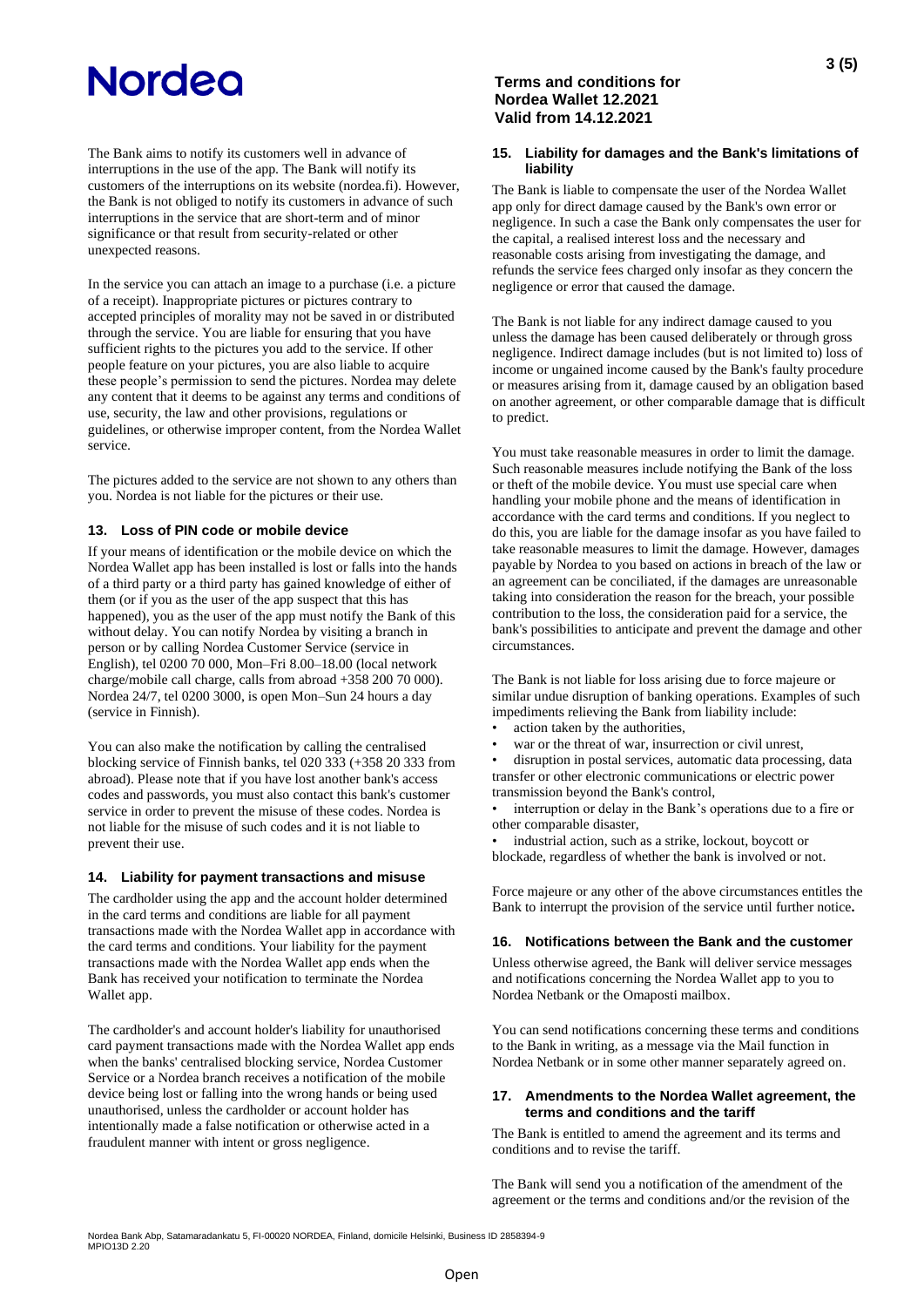The amendment or revision enters into force at a time stated by the Bank or at the earliest after two (2) months from sending the notification to the cardholder.

The Nordea Wallet agreement continues in its amended form, unless you notify the Bank in writing or through an electronic means separately agreed on that you do not approve the amendment or revision.

If you do not approve the amendment or revision, you are entitled to give notice in accordance with these terms and conditions to terminate the Nordea Wallet agreement.

### **18. Withdrawal from the Nordea Wallet agreement**

In accordance with the Finnish Consumer Protection Act, consumers are entitled to withdraw from the activation of the Nordea Wallet app or the conclusion of the Nordea Wallet agreement by notifying the Bank of this within fourteen (14) days of having received these terms and conditions in Nordea Netbank or Omaposti mailbox or in writing.

The withdrawal must be confirmed within the time limit through the Mail function in Nordea Netbank or by calling Nordea Customer Service, tel 0200 70 000 (local network charge/mobile call charge; calls from abroad: +358 200 70 000), or in writing to Nordea Bank Abp, Korttipalvelut/Operations FI, Aleksis Kiven katu 3-5, FI-00020 Nordea. You must include your name in the confirmation and specify the agreement which the withdrawal concerns. You must always sign a written confirmation.

### **19. Preventing the use of the Nordea Wallet app**

The Bank has the right to prevent the use of the Nordea Wallet app, leave an order submitted to it unexecuted or leave an application unprocessed:

for security reasons,

if there is reason to suspect that the identification data is used unauthorised or fraudulently,

if you are using the identification data essentially in breach of these terms and conditions,

if you are deceased.

The Bank notifies you of preventing the use of the app or leaving an order unexecuted or unprocessed and of the reasons for doing so in writing or as a message in your Nordea Netbank in advance or immediately after the use of the app has been prevented if this is well justified for preventing or restricting damage. No notification will be made if the notification endangered the security or reliability of the payment services or if making such a notification is forbidden by law.

If the grounds for preventing the use no longer exist, the Bank will restore your access to the Nordea Wallet app on request.

## **20. Assignment of the agreement**

The Bank is entitled to assign the Bank's rights and obligations, as referred to in these terms and conditions, to a third party. Should the Bank merge or demerge or assign all or part of its business, all rights and obligations based on the Nordea Wallet app and these terms and conditions between you and the Bank will remain in force vis-à-vis the receiver of the business.

## **Terms and conditions for Nordea Wallet 12.2021 Valid from 14.12.2021**

You are not entitled to assign your rights or obligations based on the Nordea Wallet app or these terms and conditions to any third party.

### **21. Validity of this agreement**

The agreement is in force until further notice.

You are entitled to give notice on the agreement with immediate effect by reporting the termination to Nordea Customer Service.

The Bank has the right to terminate the Nordea Wallet agreement with two  $(2)$  months' notice.

The Bank will send you a notification of the termination or rescission of the agreement in writing or to your Nordea Netbank or Omaposti mailbox. A written notification is considered having been received by you on the seventh day following the dispatch and an electronic notification on the day it was sent.

## **22. Applicable law and settlement of disputes**

This agreement is governed by Finnish law.

Any disputes arising from this agreement are to be settled at the District Court of Helsinki. You as a consumer customer are entitled to submit disputes to the district court of the Finnish municipality in the jurisdiction of which you are domiciled or permanently resident. If you do not have permanent residence in Finland, disputes will be settled at the District Court of Helsinki.

Consumer customers are also entitled to submit any disputes concerning the Nordea Wallet app or these terms and conditions to out-of-court arbitration bodies, in other words, the Finnish Financial Ombudsman Service FINE (www.fine.fi) or the Consumer Disputes Board (www.kuluttajariita.fi). Before filing a complaint with the Consumer Disputes Board, you must contact the consumer rights advisers at a Local Register Office (www.kuluttajaneuvonta.fi).

### **23. Instructions for use and security instructions**

We recommend that you protect your mobile device in accordance with the manufacturer's data security instructions and updates. Protect the mobile device on which you use the Nordea Wallet app with a separate code or password and handle the mobile device with care.

Further information on the security of mobile phones and other mobile devices is available at nordea.fi (Personal customers/Everyday finances/Important security information).

### **24. Service provider and supervisory authority**

Nordea Bank Abp Satamaradankatu 5 00020 NORDEA, Finland Business Identity Code: 2858394-9 Tel: +358 (0)200 70000 (local network charge/mobile call charge) nordea.fi/en

Nordea Bank Abp has been registered in the Trade Register maintained by the Finnish Patent and Registration Office. Nordea Bank Abp is domiciled in Helsinki.

Contact information of Nordea Bank Abp's branch offices that serve customers is available at nordea.fi/en.

Nordea Bank Abp, Satamaradankatu 5, FI-00020 NORDEA, Finland, domicile Helsinki, Business ID 2858394-9 MPIO13D 2.20